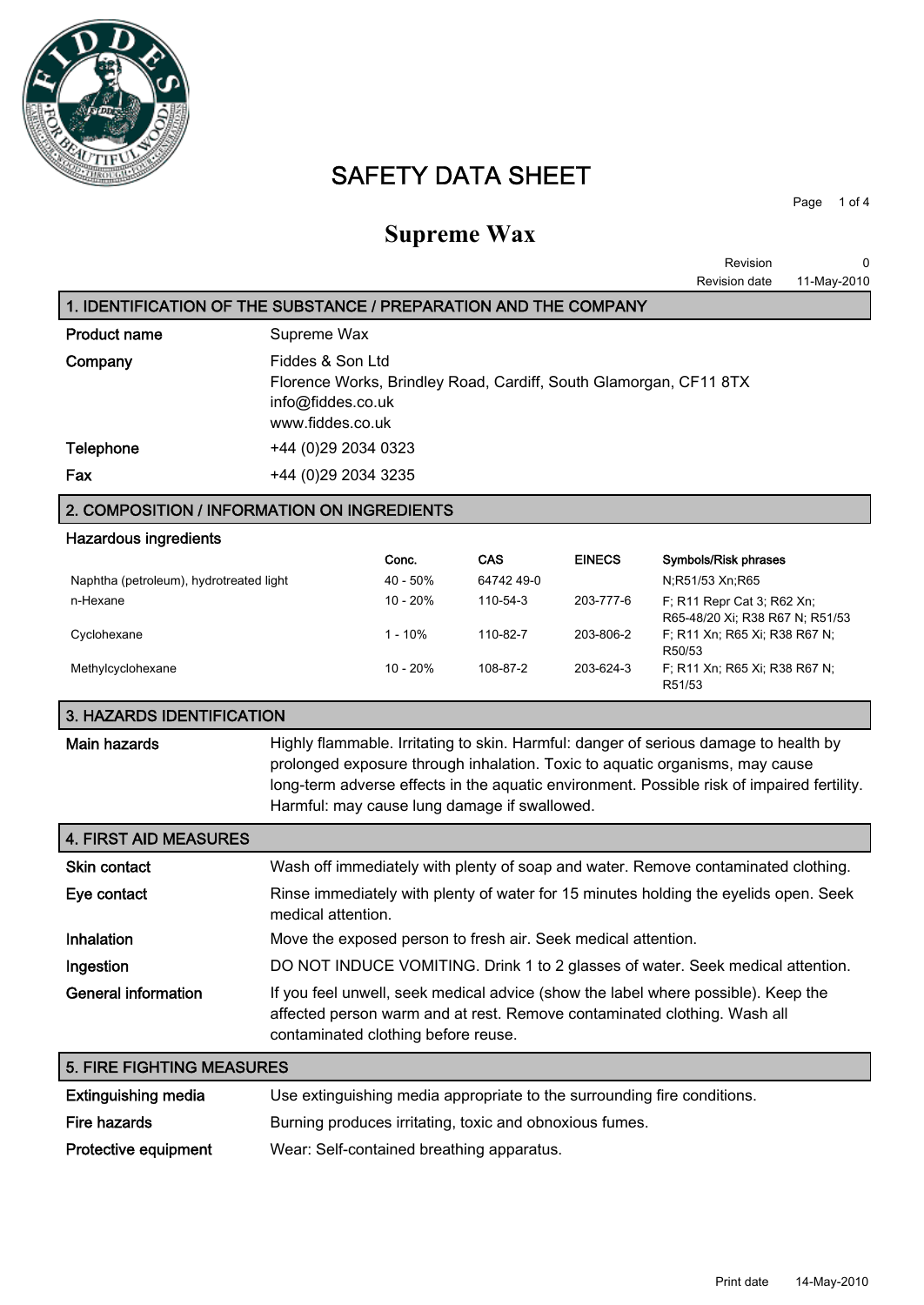# **Supreme Wax**

|                                       |                                                                                                                        | Revision                     | 0           |
|---------------------------------------|------------------------------------------------------------------------------------------------------------------------|------------------------------|-------------|
| <b>6. ACCIDENTAL RELEASE MEASURES</b> |                                                                                                                        | Revision date                | 11-May-2010 |
|                                       | Avoid raising dust. Ensure adequate ventilation of the working area. Keep personnel                                    |                              |             |
| <b>Personal precautions</b>           | away from spill. Evacuate personnel to a safe area.                                                                    |                              |             |
| Environmental                         | Do not allow product to enter drains.                                                                                  |                              |             |
| precautions                           |                                                                                                                        |                              |             |
| Clean up methods                      | Sweep up. Transfer to suitable, labelled containers for disposal. Clean spillage area                                  |                              |             |
|                                       | thoroughly with plenty of water.                                                                                       |                              |             |
| 7. HANDLING AND STORAGE               |                                                                                                                        |                              |             |
| Handling                              | Appropriate local exhaust ventilation is required. Wear suitable protective equipment.                                 |                              |             |
| <b>Storage</b>                        | Keep in a cool, dry, well ventilated area. Keep containers tightly closed.                                             |                              |             |
|                                       | 8. EXPOSURE CONTROLS / PERSONAL PROTECTION                                                                             |                              |             |
| <b>Exposure limits</b>                |                                                                                                                        |                              |             |
| n-Hexane                              | WEL 8-hr limit ppm: 20                                                                                                 | WEL 8-hr limit mg/m3: 72     |             |
|                                       | WEL 15 min limit ppm: -                                                                                                | WEL 15 min limit mg/m3: -    |             |
| Cyclohexane                           | WEL 8-hr limit ppm: 100                                                                                                | WEL 8-hr limit mg/m3: 350    |             |
|                                       | WEL 15 min limit ppm: 300                                                                                              | WEL 15 min limit mg/m3: 1050 |             |
| <b>Engineering measures</b>           | Ensure adequate ventilation of the working area.                                                                       |                              |             |
| <b>Respiratory protection</b>         | Wear: Suitable respiratory equipment. Suitable half mask respirator with filter P3 (EN<br>143)                         |                              |             |
| Hand protection                       | Chemical resistant gloves (PVC)                                                                                        |                              |             |
| Eye protection                        | Approved safety goggles.                                                                                               |                              |             |
| Protective equipment                  | Avoid contact with eyes and skin. Adopt best Manual Handling considerations when<br>handling, carrying and dispensing. |                              |             |
| 9. PHYSICAL AND CHEMICAL PROPERTIES   |                                                                                                                        |                              |             |
| <b>Description</b>                    | Solid.                                                                                                                 |                              |             |
| Odour                                 | Characteristic.                                                                                                        |                              |             |
| Flash point                           | $16^{\circ}$ C                                                                                                         |                              |             |
| <b>Water solubility</b>               | insoluble in water.                                                                                                    |                              |             |
| <b>10. STABILITY AND REACTIVITY</b>   |                                                                                                                        |                              |             |
| <b>Stability</b>                      | Stable under normal conditions.                                                                                        |                              |             |
| <b>Conditions to avoid</b>            | Heat, sparks and open flames.                                                                                          |                              |             |
| <b>Materials to avoid</b>             | Combustible materials. Oxidising agents.                                                                               |                              |             |
| Hazardous decomposition               | Carbon oxides.                                                                                                         |                              |             |
| products                              |                                                                                                                        |                              |             |
| <b>11. TOXICOLOGICAL INFORMATION</b>  |                                                                                                                        |                              |             |
| <b>Acute toxicity</b>                 | Harmful if swallowed.                                                                                                  |                              |             |
| Corrosivity                           | May cause irritation to skin.                                                                                          |                              |             |
| Repeated or prolonged<br>exposure     | Prolonged or repeated exposure may cause irritation to skin and mucous membranes.                                      |                              |             |
| <b>12. ECOLOGICAL INFORMATION</b>     |                                                                                                                        |                              |             |
| Ecotoxicity                           | No data is available on this product.                                                                                  |                              |             |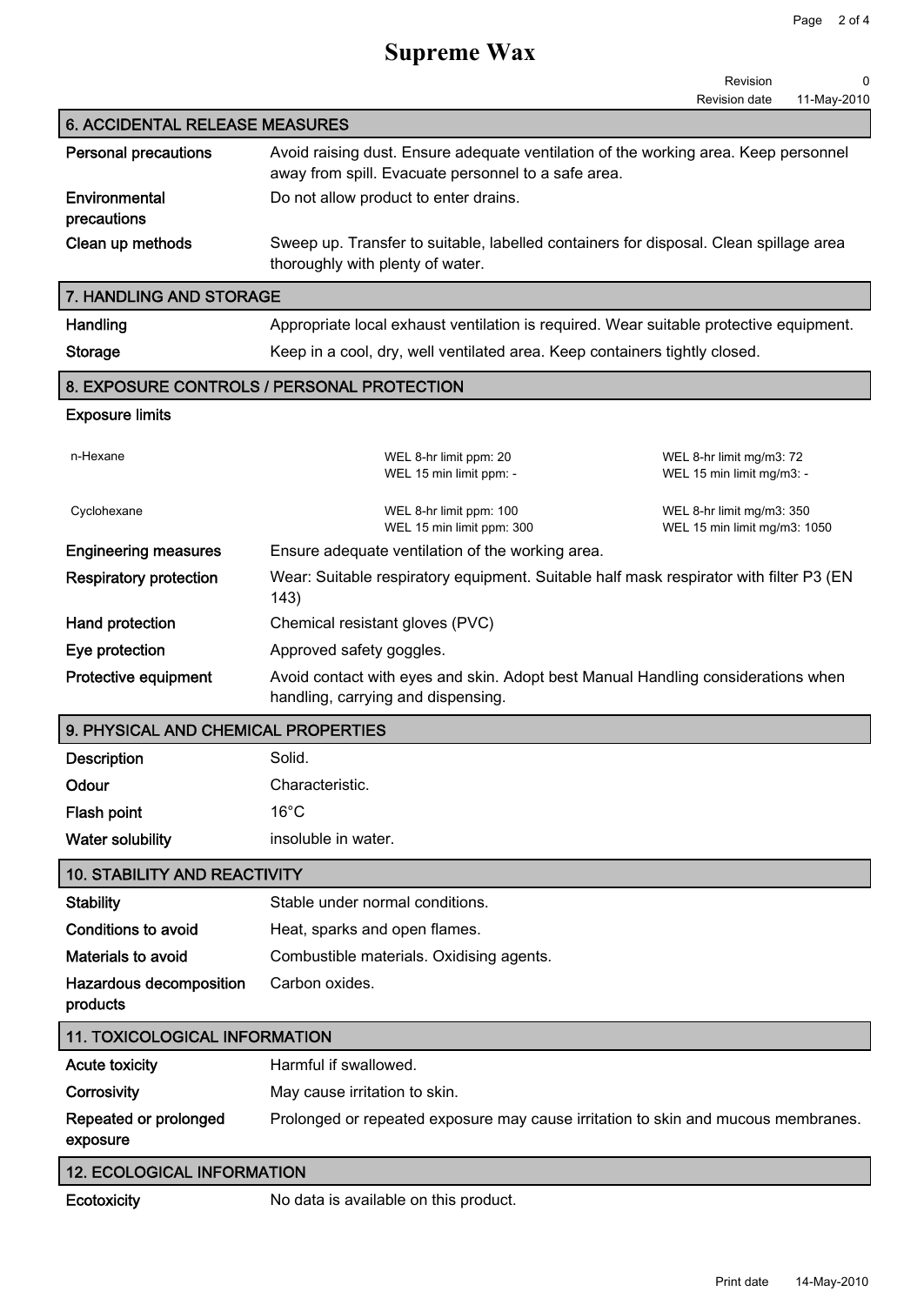## **Supreme Wax**

**Revision 0**

### **13. DISPOSAL CONSIDERATIONS**

**Revision date 11-May-2010**

| <b>YƏIDERATIUNƏ</b> |                                                                                                                                               |
|---------------------|-----------------------------------------------------------------------------------------------------------------------------------------------|
|                     | Can be incinerated if in compliance with local and national regulations. Dispose of in<br>compliance with all local and national regulations. |
| <b>NFORMATION</b>   |                                                                                                                                               |
|                     |                                                                                                                                               |

## **14. TRANSPORT II**

**General information** 

| ADR/RID |  |
|---------|--|
|         |  |

**UN 1263 Packing group II Class 3 Hazard ID 33 Proper Shipping PAINT . Name**

#### **IMDG**

**EmS Code F-E S-E**

#### **IATA**

**Packing Instruction (Cargo) Packing Instruction (Passenger)**

# **UN 1263 Packing group II Class 3 Marine pollutant . UN 1263 Packing group II Class 3 Subsidiary risk - 307 Maximum quantity 60 L**

#### **305 Maximum quantity 5 L**

## **15. REGULATORY INFORMATION Labelling The product is classified in accordance with 67/548/EEC. Symbols F - Highly flammable; Xn - Harmful; N - Dangerous for the environment Risk phrases R11 - Highly flammable. R38 - Irritating to skin. R48/20 - Harmful: danger of serious damage to health by prolonged exposure through inhalation. R51/53 - Toxic to aquatic organisms, may cause long-term adverse effects in the aquatic environment. R62 - Possible risk of impaired fertility. R65 - Harmful: may cause lung damage if swallowed. Safety phrases S1/2 - Keep locked up and out of the reach of children. S13 - Keep away from food, drink and animal feedingstuffs. S23 - Do not breathe gas/fumes/vapour/spray. S25 - Avoid contact with eyes. S16 - Keep away from sources of ignition - No smoking. S29 - Do not empty into drains. S62 - If swallowed, do not induce vomiting: seek medical advice immediately and show this container or label.**